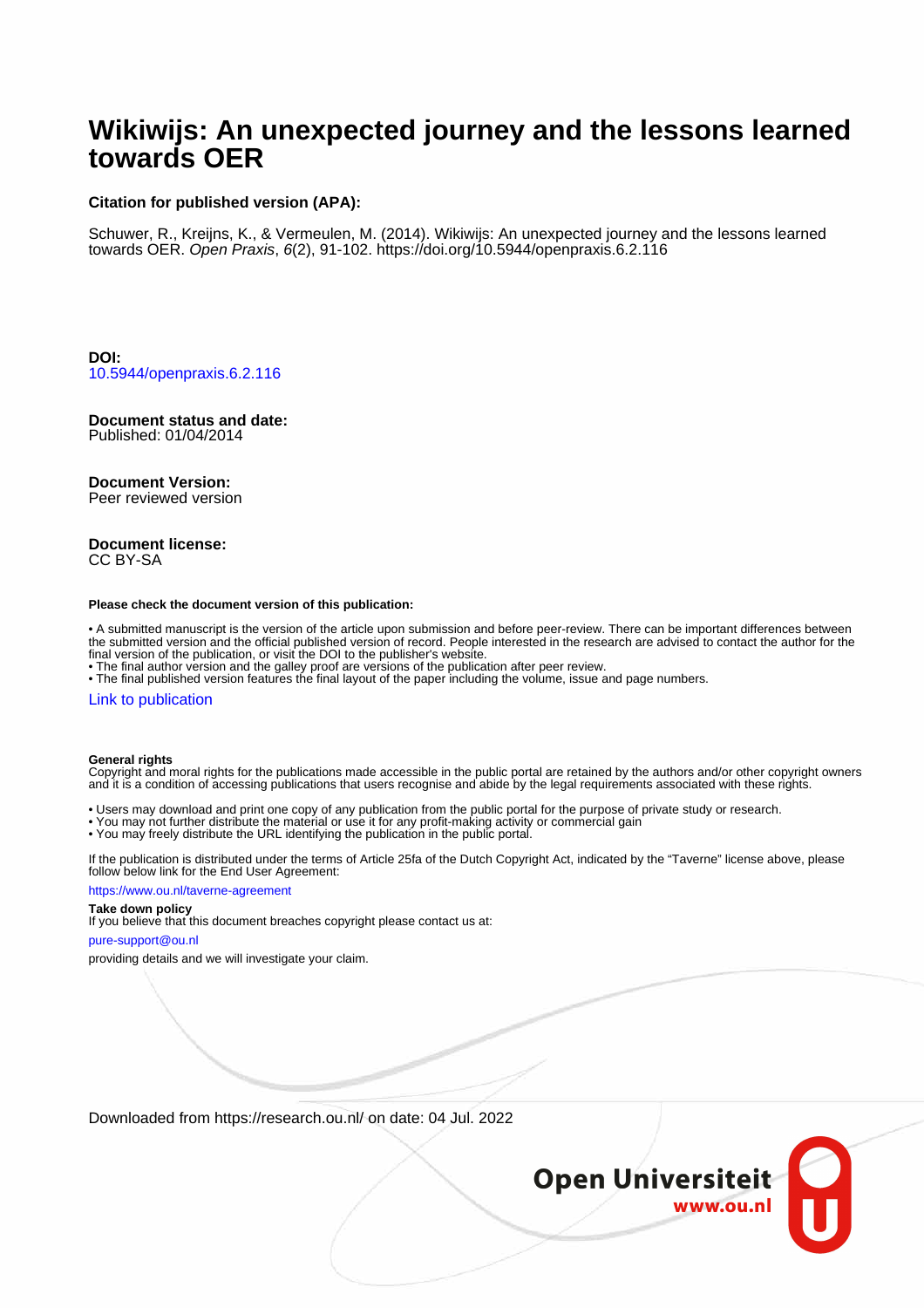*Open Praxis*, vol. 6 issue 2, April–June 2014, pp. 91–102 (ISSN 2304-070X) 2014 OCWC Global Conference Selected Papers



# **Wikiwijs: An unexpected journey and the lessons learned towards OER**

Robert Schuwer *Open Universiteit (The Netherlands)* [robert.schuwer@ou.nl](mailto:robert.schuwer@ou.nl)

Karel Kreijns & Marjan Vermeulen *Welten Institute, Open Universiteit (The Netherlands)* [karel.kreijns@ou.nl](mailto:karel.kreijns@ou.nl) *&* [marjan.vermeulen@ou.nl](mailto:marjan.vermeulen@ou.nl)

#### **Abstract**

The Dutch Ministry of Education, Culture and Science has funded a five years program to encourage the use, creation and sharing of Open Educational Resources (OER) by teachers from various types of education. This program is known as Wikiwijs. Ultimo 2013, the program has come to an end. As some of the assumptions at the start of Wikiwijs proved to work out in unexpected ways the lessons learned could fuel the next steps in developing Wikiwijs. Besides, other national initiatives on *opening up education*<sup>1</sup> may also benefit from the lessons learned reported here.

The main conclusion from five years Wikiwijs was that to accomplish mainstreaming OER, the Wikiwijs program should go along with other interventions that are more oriented toward prescriptive policies and regulations. In particular: the Dutch government should be more directive in persuading executive boards and teachers on schools to adopt OER as an important part of educational reform and the acquisition of 21st century skills.

**Keywords:** Wikiwijs; Open Educational Resources; OER; Open education; OER policy; repository

# **Introduction**

The Wikiwijs program was launched early 2009 by the Dutch ministry of Education, Culture and Science to encourage respectively using Open Educational Resources (OER), creating OER, and sharing OER by teachers in every sector of education (Plasterk, 2009; Schuwer & Mulder, 2010). In other words, the Wikiwijs program should be useful for primary education as well as for higher education. In this article, the Wikiwijs program is shortly noted as Wikiwijs and the three behaviors (i.e., using, creating, and sharing) are collectively referred to as adopting OER.

The following definition of OER was used in Wikiwijs:

OER are teaching, learning, and research resources that reside in the public domain or have been released under an intellectual property license that permits their free use or re-purposing by others. Open educational resources include full courses, course materials, modules, textbooks, streaming videos, tests, software, and any other tools, materials, or techniques used to support access to knowledge (Atkins, Seely Brown & Hammond, 2007, p. 4).

The Wikiwijs program was implemented by the Open Universiteit of the Netherlands and Kennisnet, the public (semi-governmental) organization aimed to support and inspire Dutch primary and secondary education and vocational institutions in the innovative use of ICT (See [http://www.](http://www. kennisnet.nl/over-ons/international-visitors) [kennisnet.nl/over-ons/international-visitors](http://www. kennisnet.nl/over-ons/international-visitors)). The authors of this article were involved as project leaders or as members responsible for content related issues and research activities.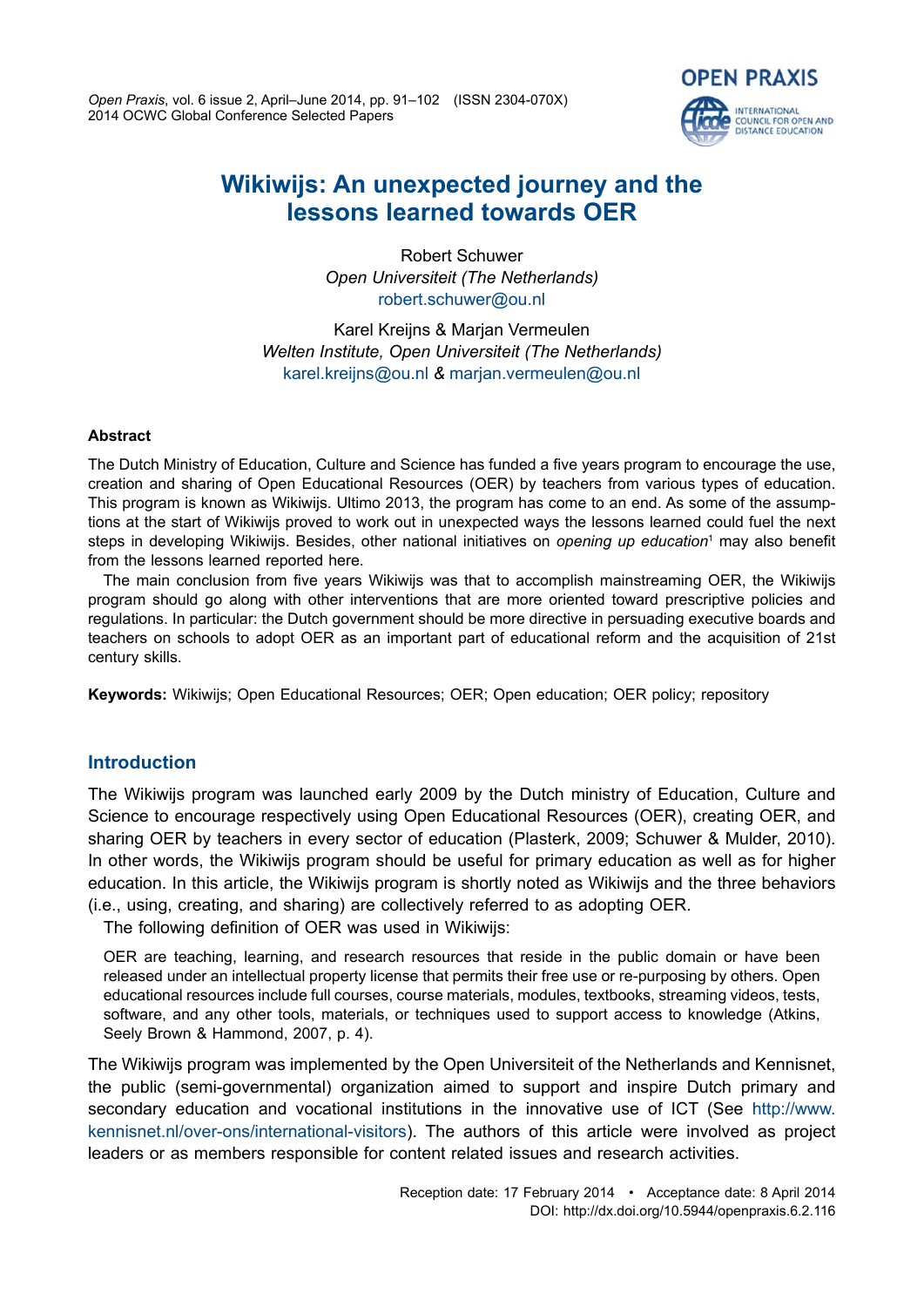#### 92 Robert Schuwer *et al.*

Worldwide, Wikiwijs was the first national program aiming at mainstreaming OER for all sectors and levels of education (Schuwer, 2013). Other previous approaches had limitations; the OER initiatives in Brazil, for example, focused on only the professionalization of teachers (Inamorato dos Santos, 2011) and the Open Book Project in the USA was limiting OER to only the Arab language (see: <http://www.state.gov/p/nea/openbook>).

Because the program was planned for the duration of five years, ultimo 2013 it has come to an end. Looking back at these five years, many challenges have crossed the path. Some of those were dealt with success, other still remain. Also, many results and lessons learned can be taken away. The most visible aspect of Wikiwijs, the portal of the Wikiwijs repository (i.e., the Wikiwijs website [http://www.wikiwijsleermiddelenplein.nl](http://www.wikiwijsleermiddelenplein.nl/)) with access to over 635,000 OERs, will be continued and continuously improved by Kennisnet.

In this article we share some of our experiences on Wikiwijs and the lessons we learned. In order to explain why things went wrong or went in unexpected directions, we used the PRECEDE— PROCEED model (Green & Kreuter, 2005), the Reasoned Action Approach -RAA-(Fishbein & Ajzen, 2010), and Self Determination Theory -SDT- (Deci & Ryan, 2000). Using these models and theories we got a better insight in the problems that raised during the Wikiwijs project and a better understanding of the lessons learned. Whilst some of the problems could have been foreseen, other problems were unpredictable at the time the Wikiwijs project started.

This article starts with a description of the Wikiwijs program, its aims and strategies to encourage the adoption of OER. The article proceeds with the theoretical framework and presents the three models and theories: PRECEDE—PROCEED, RAA, and SDT. We discuss them briefly as this article is not presenting an empirical study but it is providing some insights in those factors that might have caused the problems. These problems form the next topic and the lessons learned from it. The article ends with a conclusion and discussion, and some recommendations.

# **The Wikiwijs Program**

The Wikiwijs program has the vision of improving the quality and accessibility of education by means of OER. In that regard, the aim of Wikiwijs is to encourage the adoption (i.e., using, creating, and sharing) of OER by teachers. Activities in the program addressed both creating awareness on OER to both teachers and policy makers in educational institutions and the provision of support for using, creating and sharing OER.

To this end the Wikiwijs program has formulated a number of principles:

- The first principle was that whilst Wikiwijs has its own repository with OER it should also act as a referatory to other OER collections. This principle would make Wikiwijs a "one stop shop" for teachers searching for OER.
- The second principle entailed that all OER must be open and accessible (otherwise it wouldn't be OER). The Creative Commons license model was chosen to regulate this openness and accessibility of OER. OER shared in the Wikiwijs repository was published with either a CC BY (reuse with the obligation to attribute the original author) or a CC BY-SA license (reuse with the obligation to attribute the author and to use the same open license when republishing); the license type was determined by the author of the OER. OER for which Wikiwijs was a referatory were outside of the influence of the Wikiwijs program. Therefore, Wikiwijs could not prescribe the license to be used for these OER.
- The third principle meant that Wikiwijs would not pay for the development of content or redeem rights for content from third parties to publish them as OER, because it would otherwise be considered as potentially disruptive for the commercial publishers.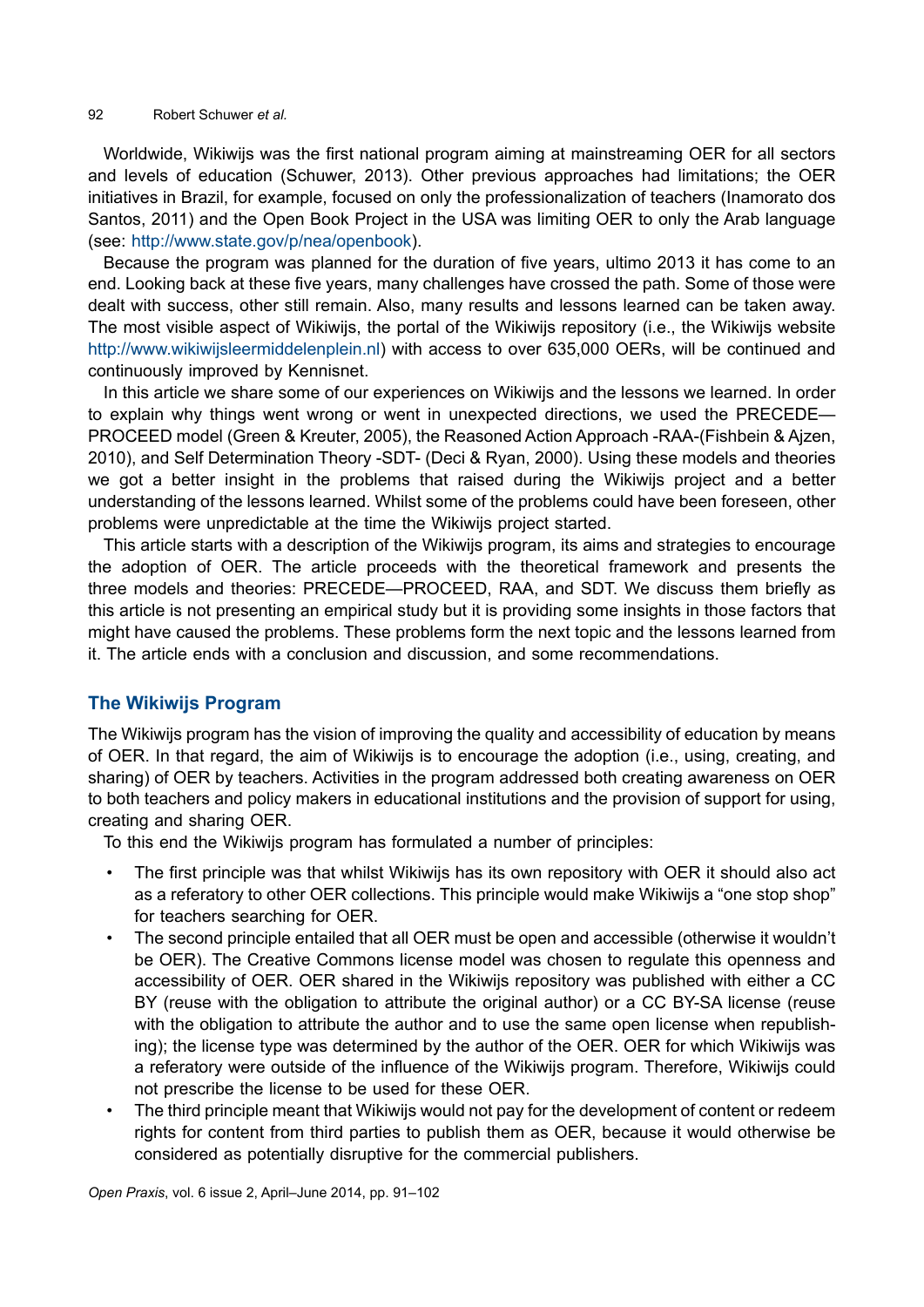- The fourth principle prescribed that all learning materials would be adequately described using meta-data in accordance with a standard for the Netherlands.
- The fifth and final principle was to provide sources for self-study for teachers to improve their knowledge and competences in creating and using digital learning materials.

## *State of Affairs after five years Wikiwijs*

In 2013, 3277 remixes were made using the Wikiwijs remix tool. A remix consists of a combination of several learning materials, thus yielding a new learning material. Of these remixes, 1229 (38%) were shared with the world. The remaining remixes were shared in a closed environment (e.g., they were only shared with colleagues or trusted parties). Ultimo 2013, 9786 users of Wikiwijs had created an active profile (meaning that at least one adaptation was made to this profile by the user). In 2013, the number of downloads, uses of shared remixes within Wikiwijs and uses of references to external OER collections for which Wikiwijs was a referatory totaled to over 1M. In 2013, the site had about 200K visits. Teachers differentiated between two types of OER: OER comprising lessons or courses and OER that were half products and, thus, where some rework or remix has yet to be done (e.g., a pedagogy or an assignment has to be added). Ultimo 2013, 11,000 lessons and courses were shared using the Wikiwijs repository and over 70,000 referrals to lessons and courses. The total number of OER was over 635,000.

# **Theoretical framework**

To understand the lessons learned, discussed in the next section, the PRECEDE—PROCEED model of Green and Kreuter (2005) is used. Whilst this model is very well known in the domain of health education and health prevention, the model is fairly unknown in the OER domain. Yet we believe that this model is quite applicable to our OER domain so to develop interventions that encourage the use of OER by teachers. The *PRECEDE—PROCEED model* was used in conjunction with two other theories, namely the *Reasoned Action Approach* of Fishbein and Ajzen (2010) and *Self Determination Theory* of Deci and Ryan (2000). We describe each of these models and theories shortly.

## *The PRECEDE—PROCEED model*

The PRECEDE—PROCEED model has two components that should be considered. The first component is the "educational diagnosis" PRECEDE; the acronym stands for "Predisposing, Reinforcing, and Enabling Constructs in Educational Diagnosis and Evaluation." The second component is the "ecological diagnosis" PROCEED; this acronym stands for "Policy, Regulatory, and Organizational Constructs in Educational and Environmental Development." These two components represent respectively the individual, the social and environmental factors that influence teachers' behavior to adopt OER.

In PRECEDE, the predisposing factors encompass the individual's or population's values and beliefs, attitudes, self-efficacy, perceived norm, descriptive norm, knowledge and skills, intention, awareness, etc. Reinforcing factors are strengthening the intention to perform certain behaviors because the behaviors are positively evaluated by others or because of the feedback given by them or the confirmation that the performed behaviors do satisfy expected behaviors. Enabling factors are those affordances of the environment that make it possible that certain behaviors can be performed. They refer to the financial, technical, and the organizational resources that can be utilized to perform the desired behaviors (i.e., using, creating, and sharing OER). A lack of these enabling factors may inhibit the performance of the desired behaviors.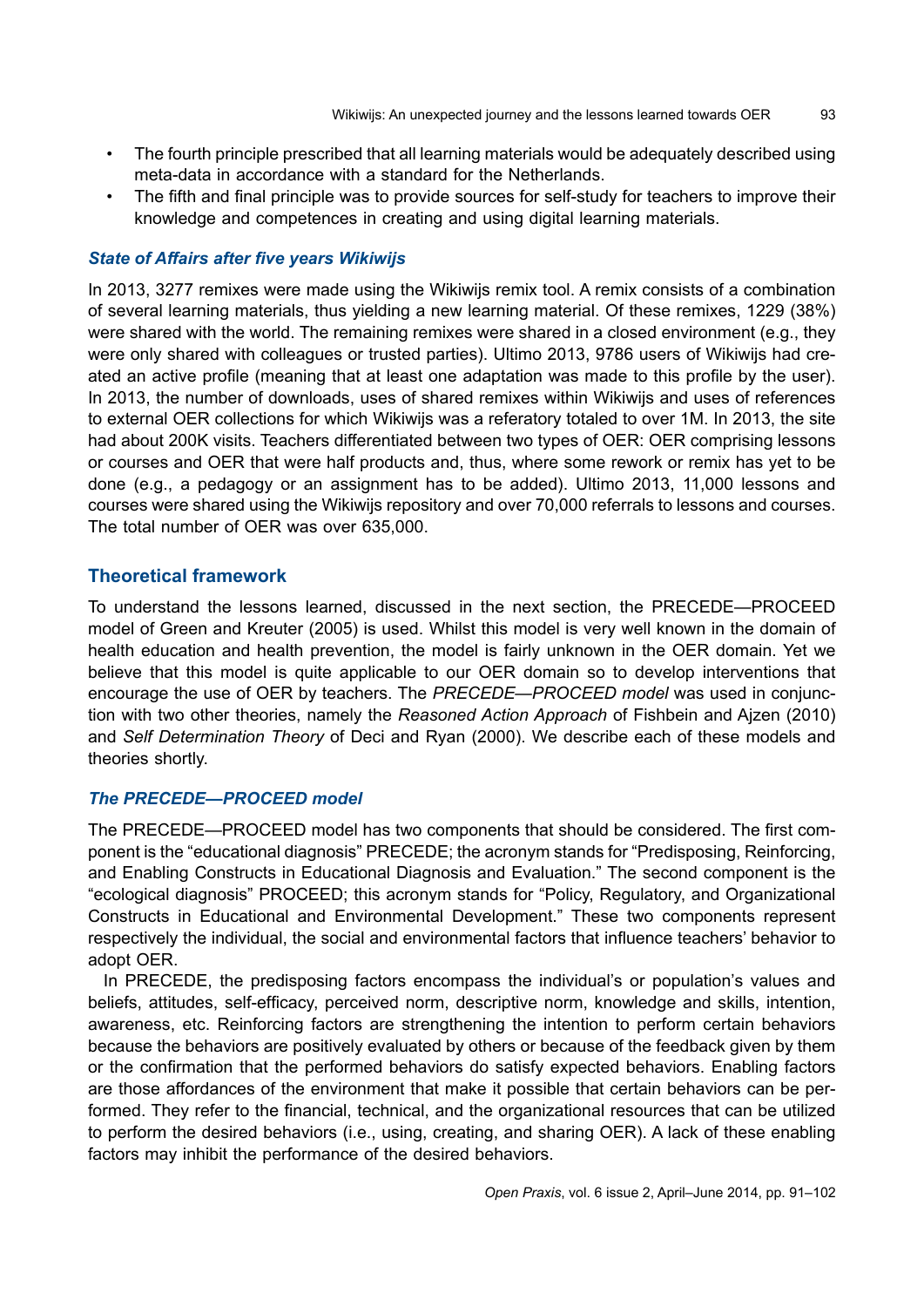#### 94 Robert Schuwer *et al.*

In PROCEED policies, regulations and organizations should help to realize the adoption of OER by teachers. PROCEED, thus, pays attention to the implementations aspects of an intervention that should encourage the adoption of OER. This holds that care should be taken for involving all potential stakeholders, that policies are formulated by the government which, in turn, require the formulation of regulations to ensure that these policies become maintained. An organization should be setup to be responsible for the implementation of the intervention (i.e. the Wikiwijs program) and the deployment of it.

## *Reasoned Action approach (RAA)*

Central in RAA (Fishbein & Ajzen, 2010) is *intention*. Intention is a predictor of the actual adoption of OER by teachers and is itself predicted by teachers' attitude toward the adoption of OER, perceived norm to adopt OER, and perceived behavior control regarding the adoption of OER.

Teachers' attitude can be defined as the overall feeling of sympathy or antipathy towards the consequences when adopting OER or when using the Wikiwijs repository or a Wikiwijs tool. Perceived norm is a form of social influence which is pressuring (Ajzen 1991; Fishbein & Ajzen 2010) and can be defined as a person's aggregated belief that most people who are considered important (e.g., the school director, colleagues) think that he or she should adopt OER, the Wikiwijs repository or a Wikiwijs tool.

Perceived behavior control or self-efficacy refers to "people's beliefs about their capabilities to exercise control over their own level of functioning and over events that affect their lives" (Bandura, 1991, p. 257). Self-efficacy, in other words is about the convictions a teacher has in actually adopting OER and his/her ability to overcome the impediments that hinder the adoption of OER.

# *Self-Determination Theory (SDT)*

SDT (Deci & Ryan, 2000) purport that the satisfaction of three psychological needs, namely competence, relatedness and autonomy, are innate conditions for teachers' motivation to adopt OER, the Wikiwijs repository or Wikiwijs tools. As a consequence of the striving to satisfy these needs the motivation will be controlled versus self-determined or intrinsic.

Intrinsic motivation refers to the state of fun and pleasantness one expects. Controlled motivation means that the motivation is external and in its most extreme manifestation one is forced to perform a certain behavior; the latter is referred to as extrinsic motivation. With respect to the basic needs, autonomy refers to the need of self-regulation regarding the adoption of OER. The concept is generally described by Deci and Ryan (2000) as "the organismic desire to self-organize experience and behaviour and to have activity be concordant with one's integrated sense of self" (p. 231). It is the feeling that one is the origin of one's action.

Competence, according to Ryan and Deci (2004) is the feeling that one is effective (in adopting OER), and that there are sufficient opportunities to demonstrate efficacy. Relatedness is the feeling that one is connected and valued by others and that one experiences a sense of belonging with respect to the adoption of OER.

RAA and SDT are models that show the theoretical relationships between all the variables, the PRECEDE—PROCEED model is more an approach for developing and planning interventions based on the insights that emerged from RAA and SDT (or from any other theory) and as such, does have phases and procedures. Also, the PRECEDE—PROCEED model helps policy makers to formulate the policies and strategies that encourage the adoption of OER and to create an organizational structure that support and evaluate teachers' OER adoption.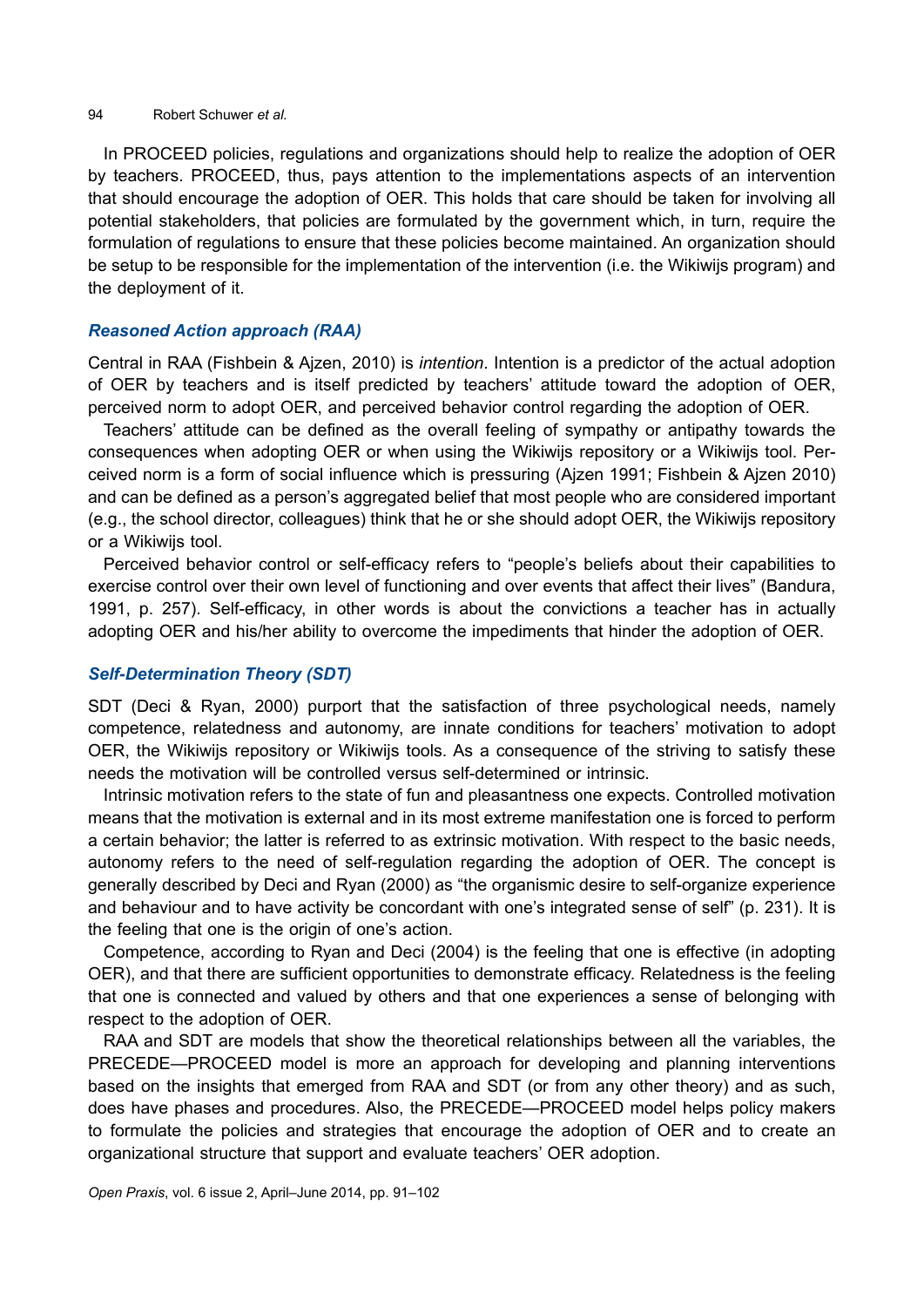Past research on the use of ICT by teachers has shown that teachers are generally reluctant to use ICT in their pedagogical practices (Becta, 2010). Indeed Ward (2005) pointed out that professional development of teachers regarding the educational use of ICT and the availability of a high tech ICT infrastructure in schools does not mean that teachers are going to use ICT. This may also be the case for OER. Or, in other words, the availability of high quality OER or the availability of sophisticated tools to create OER and to share OER does not necessarily implicate that teachers will adopt OER. Other factors may play an important role in the decision process of the teachers whether or not adopt OER.

Kreijns *et al.* (2013) suggested that psychological dispositions such as attitudes towards using, creating and sharing OER, and task and environmental factors such as the school and even the regulations of the Ministry may determine teachers' intentions, and consequently teachers' behavior. In addition, motivational factors may play a role in the teachers' decision processes. Kreijns *et al.* (2014) demonstrated that self-determined motivation was affecting teachers' attitudes and, therefore, teachers' intentions to use OER.

# **Problems and Lessons Learned**

#### *Lesson One: Quality is important*

It was assumed that all OER entered into the Wikiwijs repository have an acceptable degree of quality. This turned out not to be true. Teachers were complaining that some of the OER they accessed through the Wikiwijs repository were beneath standards. Teachers, therefore, tend not to visit the Wikiwijs repository anymore when they too often find OER that do not meet the quality they want. Besides, the image of Wikiwijs was becoming to be damaged.

The Reasoned Action Approach does predict that quality of OER in terms of perceived usefulness and perceived usability (i.e., ease-of-use) determine teachers' attitudes towards OER which in turn directly influence intention to use OER. If these attitudes are very negative, then it does not matter whether or not teachers have high levels of perceived behavior control or that they perceive social pressure to use them. Many studies either using RAA (or a "stripped down" version of it known as the Technology Acceptance Model; see Davis, 1986) have shown how important quality is and how it affects attitudes and intentions (e.g., Adeyemo, Adedoja & Adelore, 2013). From these two frameworks it is "logical" that teachers won't visit the Wikiwijs repository when the quality of OER is questionable.

It was also assumed that it was completely unnecessary to have any quality assurance system, because Wikiwijs assumed a self-regulatory system on quality having teachers as owners; a teacher would know best what quality he or she need. During the program, however, it turned out that teachers needed some yardstick on quality to use for their own OER. Wikiwijs therefore defined a minimum quality model (Schuwer, 2012). This minimum quality model addressed the types of errors that were most reported by users of Wikiwijs by defining quality criteria for each type of error. The quality criteria were categorized in two classes: must-haves and nice-to-haves. Table 1 lists the criteria encompassed by the minimum quality model.

Also, a system of quality marks was established. Each organization or group that can judge on the quality of OER is allowed to act as an issuer of quality marks. These organizations or groups actively search for OER available in the Wikiwijs repository and judge if these OER comply with their quality standards. If this is the case an icon representing the quality mark marks the material. The introduction of quality marks potentially makes quality of OER measurable and transparent.

Finally, it was taken for granted that teachers as users from OER would improve OER that do not meet the quality standards. Based upon our current experiences with Wikiwijs OER, we have no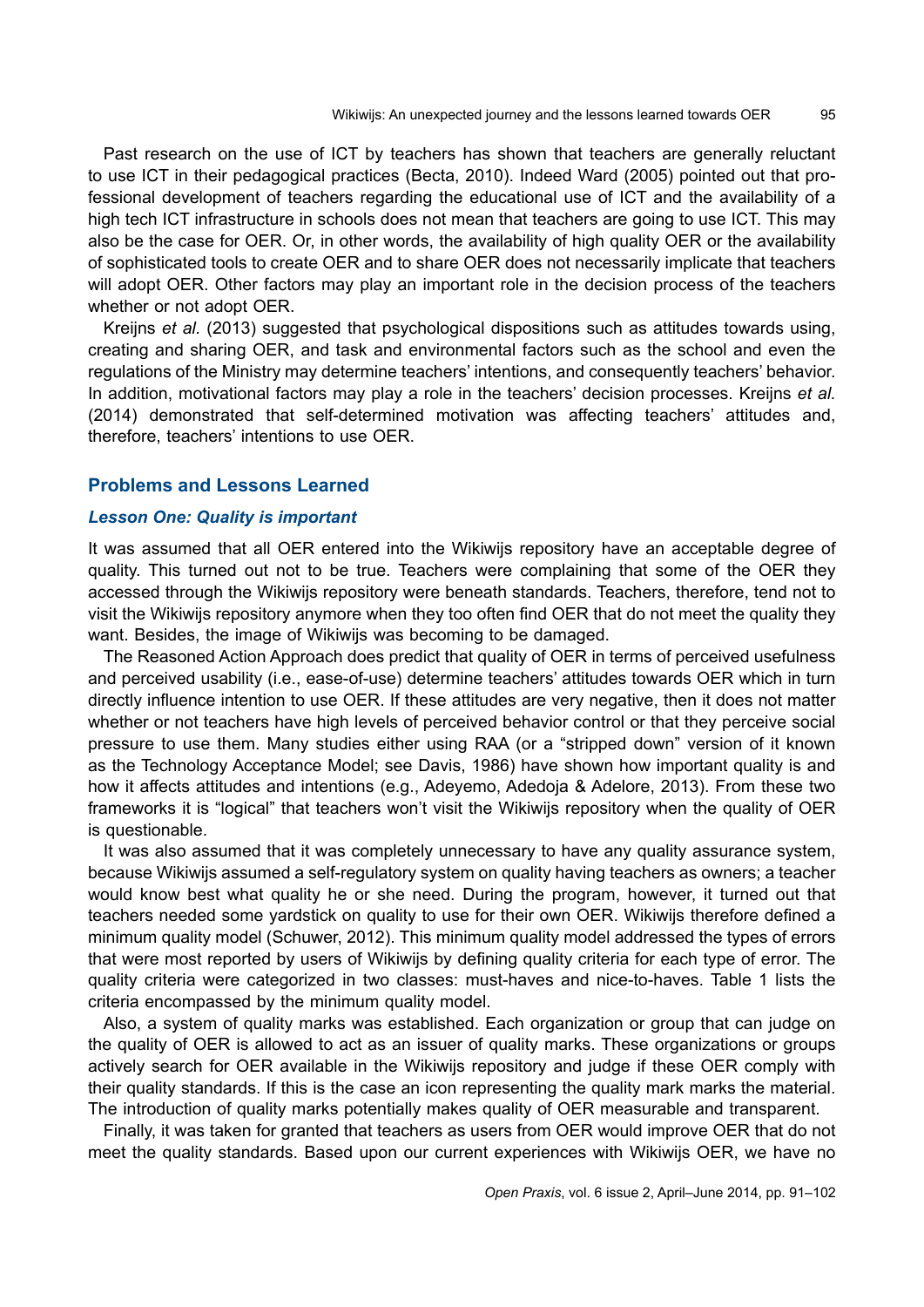| #                        | criterium                             |                                                                                                                                                                                                                                      | description of the criterium |
|--------------------------|---------------------------------------|--------------------------------------------------------------------------------------------------------------------------------------------------------------------------------------------------------------------------------------|------------------------------|
| Category 1: Must have    |                                       |                                                                                                                                                                                                                                      |                              |
| 1.1                      | No spelling errors                    | A maximum of three spelling errors is allowed in a sample of 100 words                                                                                                                                                               |                              |
| 1.2                      | Good contrast<br>(in webpages)        | It should be easy to read the text off the screen                                                                                                                                                                                    |                              |
| 1.3                      | Playable on a<br>regular PC or Mac    | No installation of extra tools is needed to be able to use OER                                                                                                                                                                       |                              |
| 1.4                      | No dead links                         | No dead link is allowed in a sample of 10 links. If any dead link is<br>discovered then this disqualifies the OER                                                                                                                    |                              |
| 1.5                      | Correct meta-data                     | The meta-data values should be correct for all relevant fields that<br>describe the OER                                                                                                                                              |                              |
| 1.6                      | Copyright cleared                     | The OER should have obtained sufficient permissions to use it                                                                                                                                                                        |                              |
| 1.7                      | Not outdated                          | The OER should be up to date                                                                                                                                                                                                         |                              |
| Category 2: Nice to have |                                       |                                                                                                                                                                                                                                      |                              |
| 2.1                      | Grammatically<br>correct sentences    | A maximum of five grammatical errors is allowed in a sample of<br>$100$ words.<br>Note: grammatical errors do not include spellings errors                                                                                           |                              |
| 2.2                      | Correct punctuation                   | A maximum of five clear punctuation errors is allowed in a sample of 10<br>sentences. Examples of a clear punctuation error are a missing period<br>at the end of a sentence or no capital letter at the beginning of a<br>sentence. |                              |
| 2.3                      | Presence of a table<br>of contents    | A table of contents is preferable for OER that contain large pieces of<br>text                                                                                                                                                       |                              |
| 2.4                      | Presence of learning<br>objectives    | The learning objectives for OER containing a lesson or series of lessons<br>should be defined                                                                                                                                        |                              |
| 2.5                      | Presence of required<br>pre-knowledge | If OER require pre-knowledge than this pre-knowledge should be<br>exactly described                                                                                                                                                  |                              |
| 2.6                      | Inclusion of<br>references            | The OER should include references when external material is used or<br>cited                                                                                                                                                         |                              |

## **Table 1: Criteria encompassed by the minimum quality model**

indications that this assumption will prove to become true. To support this observation with empirical data, we currently are administering a questionnaire that addresses this issue.

Summarized: the lessons learned is that we must not underestimate the role that quality of OER have in the usage of OER and Wikiwijs. In addition, we may not assume that all Wikiwijs OER have acceptable quality thereby removing the necessity to have some form of quality assurance. These lessons learned are in accordance with the research described in (Atenas, Havemann & Priego, 2014).

# *Lesson Two: Creating OER is a collective activity*

Initially, it was assumed that teachers would create OER on their own. The tools offered by Wikiwijs to create OER was, therefore, oriented towards the individual teacher. However, it slowly became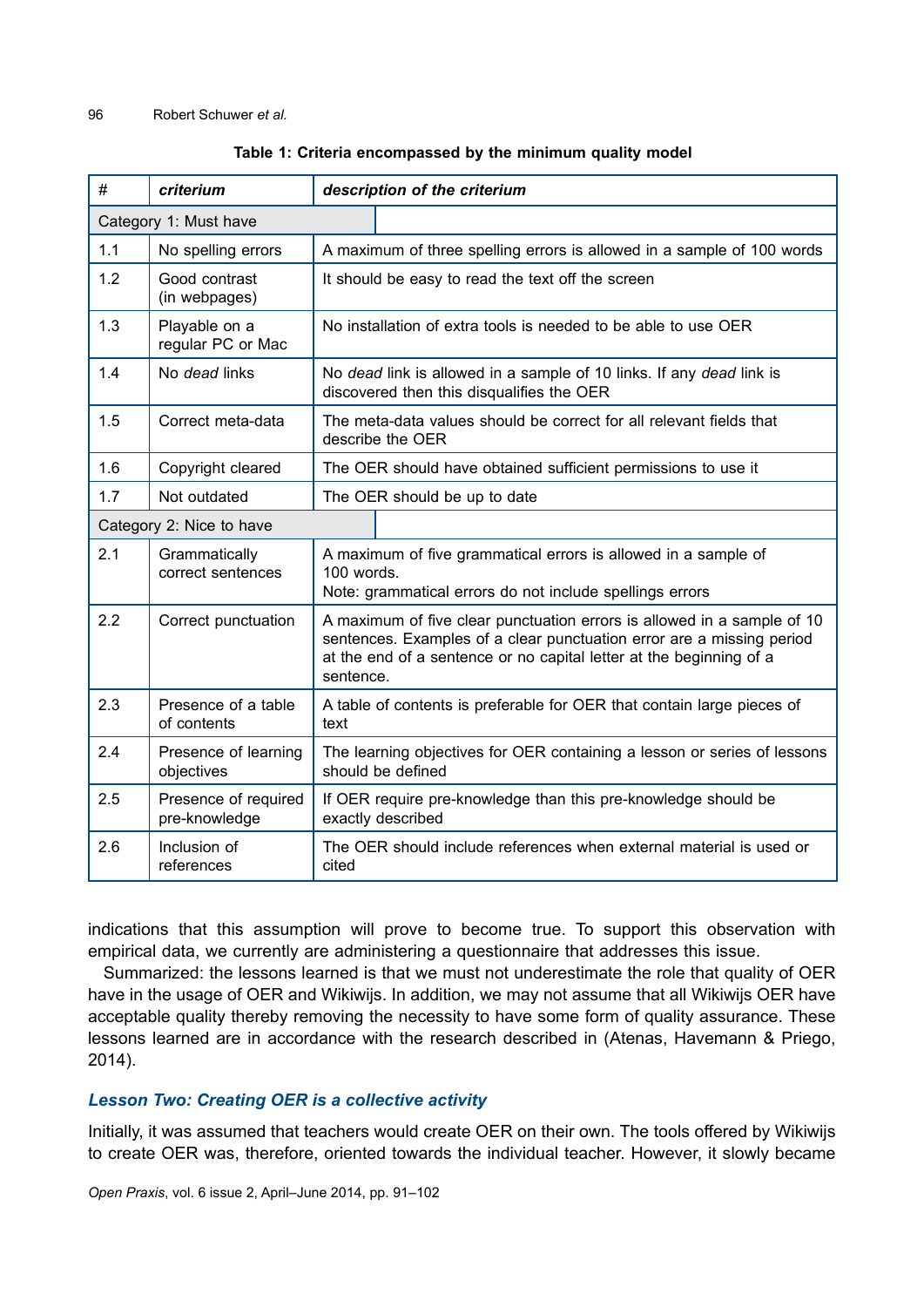clear that most of the OER was created by a group of teachers within one institution or dispersed among different institutions. This observation has led to the provision of tools that permit teachers to collaborate with each other. Because these tools more matched the needs of the teachers it was observed that the number of OER contributions was increasing.

From the RAA framework this increase can be fully explained. Because first the supporting tools for creating OER were completely oriented towards the individual teacher these tools were perceived as less useful when teachers wish to create OER with other teachers. Teachers' attitudes toward tool use were low and hindering the creation of OER. As a result, the growth of new OER in the Wikiwijs repository underperformed expectations. Adapting these tools with support for the collective creation of OER did change teachers' attitude towards the tools and teachers felt more efficacious to create OER with these adapted tools. Besides, from SDT it can be argued that creating OER with other teachers is strengthening the interpersonal relationships between them and may possibly reinforcing feelings of competence. Also, these teachers may be completely autonomous in selecting which OER and how much is created. According to SDT feelings of relatedness, competence and autonomy contribute to feelings of intrinsic motivation to create OER.

Summarized: the lesson learned is that teachers do not create OER on their own but with other teachers. Accordingly they need tools that support this collective activity and that bring teachers together.

## *Lesson Three: Creating OER is a complex task*

Creating OER is to be understand from a series of activities that possibly could be performed by teachers. Creating OER means that teachers may:

- 1. start from scratch and develop their own OER
- 2. collect existing OER and perhaps also their own OER with the purpose to remix them into new OER
- 3. use existing OER and perform minimum alterations so that these OER better suit the needs of teachers.

Irrespective of how OER is created or remixed, it is a complex task for teachers. To support teachers in creating/remixing OER, the Wikiwijs repository includes a remix tool supporting the situations 2 and 3. Teachers creating OER from scratch use their own tools, so there seemed no need for Wikiwijs to support this. However, there were problems with the use of the provided remix tool that ranged from missing functions to hang-ups of the tools. Not surprisingly, teachers were complaining.

To remedy this problem, Wikiwijs conducted some usability studies in labs that gave insights where precisely teachers were struggling with the remix tool. This has led to the improvement of the remix supporting functions. Besides, the usability studies also gave insights into how teachers were experiencing the navigation and the search engine of the Wikiwijs website that give access to the Wikiwijs repository. According to RAA and TAM, it could be expected that the improved Wikiwijs remix tool will lead to a positive acceptance of it and, therefore, an increase of new OER. The statistics of Wikiwijs showed indeed an increase in number of shared remixes over 2013 from 1237 to 2466.

Due to the complex nature of creation and remixing OER, teachers' self-efficacy to create or remix OER can be low and, thus, they need the knowledge and skills of how to make OER both technically and didactically. According to the RAA framework, an increase of competence will increase their self-efficacy for creating and remixing in the future. Besides, an increase of competence will lead to a more positive attitude on using Wikiwijs. Wikiwijs responded to this with providing many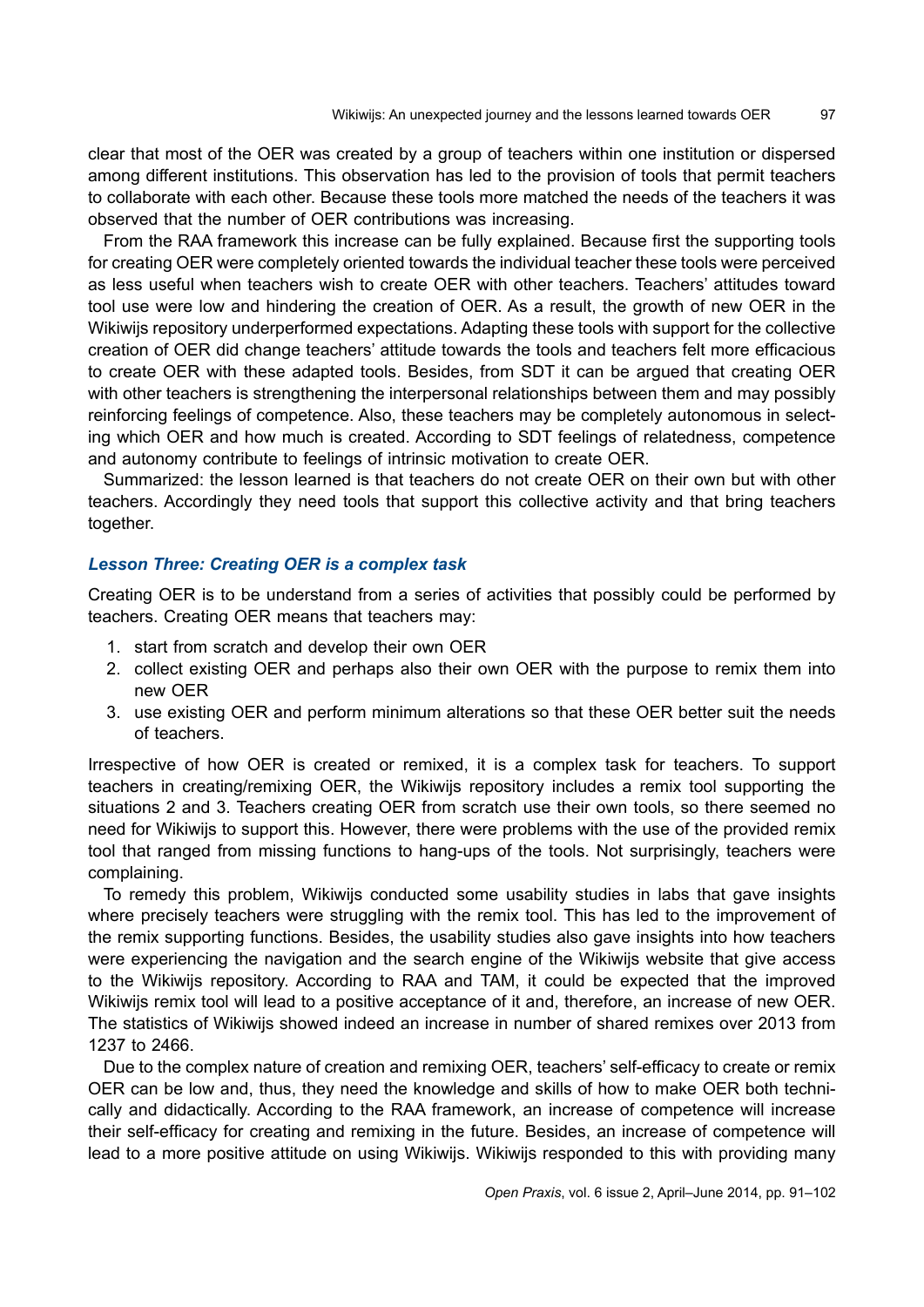sources that teachers could use to professionalize themselves in creating and using digital learning materials. To support them in using the Wikiwijs platform, a train the trainer program was set up. At the end of 2013, about 1800 teachers had finished this program.

Summarized: the lessons learned here is that underestimating the complexity of creating and remixing OER will cause demotivation of teachers to create and remix OER. They need carefully designed easy to use remix tools. They also need a series of training sessions for acquiring the competences to create and remix OER technically and didactically. However as is warned for in the introduction, the availability of good ICT tools such as the Wikiwijs remix tool and specific professional development programs regarding creating/remixing OER does not imply that teachers will suddenly create and remix OER, though both conditions must be satisfied.

#### *Lesson Four: Sharing OER has to be encouraged and should be made easy*

Sharing OER means that these OER are made available for various groups of people. Data from a questionnaire administered in February-March 2013 with 1228 respondents showed that 64.5% of the respondents wished to share some of their OER with trusted colleagues within the same department/section and only 2.9% wished to share them with the broad public (i.e. the "world") (Van Buuren *et al.*, 2013). Consequently, sharing happened most often through the electronic learning environment of the school or via email. Teachers have several beliefs that prevent them from sharing. Most notably is the belief that when they share they will lose control over their OER and that other people can modify their OER at will, which is something that they want to avoid. It is further suggested that teachers believe that their OER is only useful for their colleagues and that they do not trust the quality of their own OER for sharing them with the broad public. These beliefs drive the forming of a low to moderate attitude towards sharing OER with the broad public and a moderate to high attitude toward sharing OER with trusted people.

An important hindrance to share OER is the condition that for sharing OER teachers have to add meta-data to their OER before they can upload them. NL-LOM, the Dutch standard derived from the standard Learning Object Metadata LOM was adopted by Wikiwijs for this purpose.<sup>2</sup> The Wikiwijs upload functionality contains an NL-LOM template with fields to fill in specific keywords that specifies the NL-LOM attributes such as the title, the target school level, etc.

Filling in the meta-data, however, was felt as a heavy burden. Teachers have difficulties to understand what they were doing, how they should do it and why it is necessary to fill in all the mandatory fields. These difficulties translated into the issue that teacher were completely unacquainted with the concept of meta-data and its role when classifying OER and in finding OER via search engines such as the built-in search engine of the Wikiwijs repository.

As a result, teachers developed a negative attitude towards filling in meta-data and they feel less efficacious to fill in the meta-data template. The RAA framework predicts that for these reasons it is less likely that teachers will share their OER despite that they may have a positive attitude towards sharing their OER in general. In other words, teachers may want to share their OER but not when they have to fill in meta-data and certainly not when the meta-data template is not helping them to finish this task. The latter refers to the perceived usefulness and perceived ease to use of the meta-data template.

It is to stress here that perceived usefulness and perceived ease to use are important variables in the decision process of teachers whether to use this meta-data template or not which in turn will impact the sharing of OER. From the SDT perspective, a lack of competence to use the meta-data template will decrease self-determined motivation to use this template. To address this, Wikiwijs created an upload service to support teachers in adding meta-data to OER, thereby decreasing the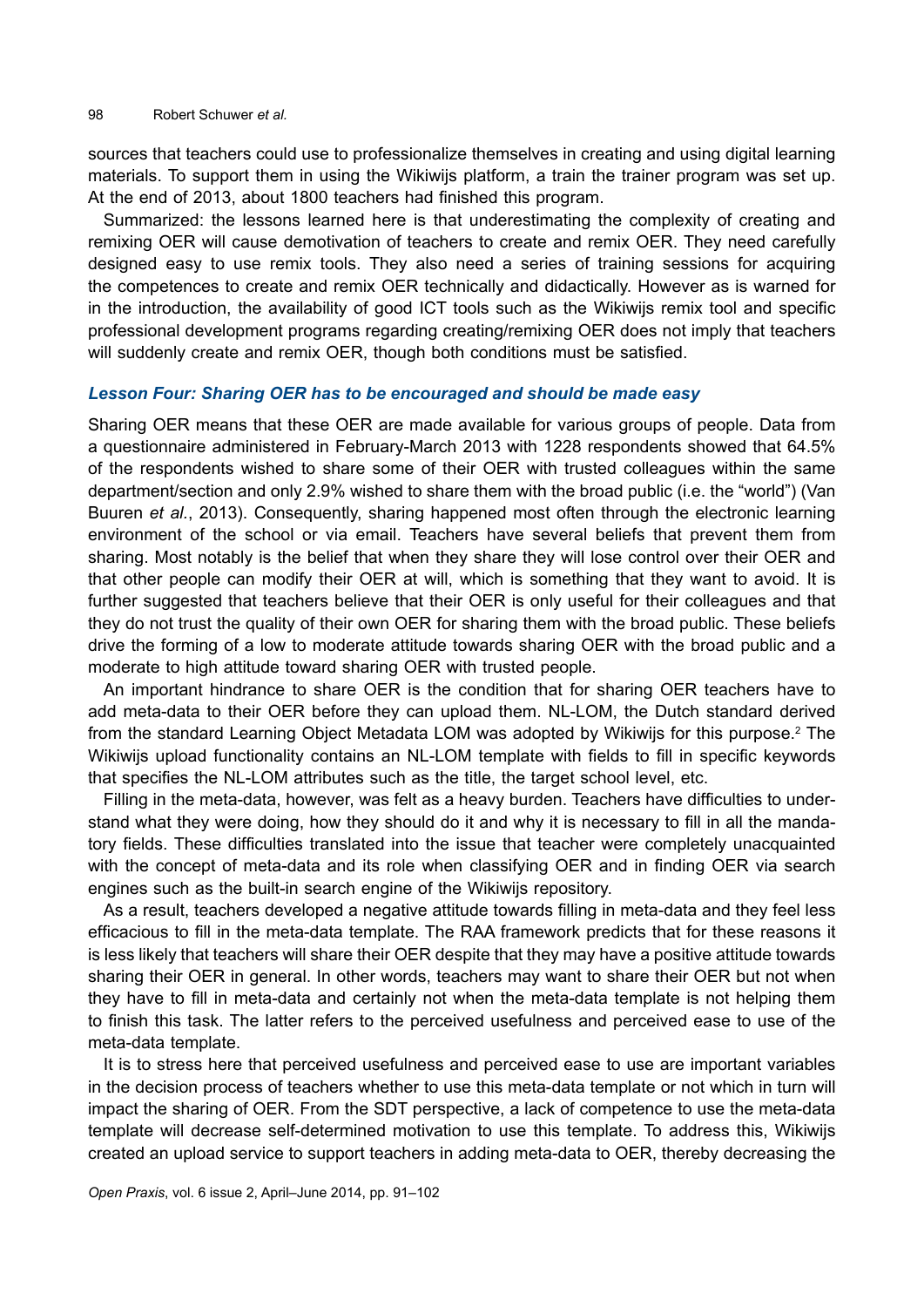burden for teachers of sharing OER. During the program several thousands of OER were uploaded using this service.

Summarized: here the lesson learned is that we assumed that teachers are willing to fill in the meta-data, are competent to do so and know why it is important to have meta-data. It is hoped for that in the future this task will be accomplished by fully automated tools.

# *Lesson Five: One interface does not fit all*

Initially, Wikiwijs had one user interface for all sectors of education. This design was selected because of the aim that teachers would be able to search for and access OER independent of the educational organization they are working from. For example, the demand for continuous learning paths crossing educational sectors would benefit by this. It appeared, however, that the demands from the educational sector for a user interface were very different. For example, teachers from primary education wanted a bright, playful user interface whereas teachers from higher education wanted a more sophisticated user interface. Furthermore, teachers from higher education expressed a hesitation to share their OER through the same interface where teachers from primary education were also sharing. The current front-end now offers for each educational sector a bespoke user interface. However, it remains unclear whether these bespoke user interfaces is causing a higher adoption rate of OER by teachers, so future research should investigate this issue.

Summarized: Assuming that one interface would serve the needs of all educational sectors turned out to be wrong. A user requirements phase should have taken place before a user interface is to be designed and implemented. Such user requirements phase would have shown that different educational sectors need different user interphases.

## *Lesson Six: Existing OER communities do not join voluntary in Wikiwijs*

Wikiwijs is dependent on a vibrant community of teachers. They should create, remix, and share OER. Therewithal, it was expected that teachers would improve shared OER by writing reviews on their usefulness and by adding to the meta-data. Wikiwijs had decided not to start a new community, but to seek close cooperation with an already existing community with similar aspirations. This community had their own repository with learning materials that they shared within the community. Initially, connecting to this community with Wikiwijs was a hard case as they wanted to protect their work and autonomy. But, in the end Wikiwijs had managed that this existing community has removed their doubts and objections to cooperate with Wikiwijs.

A short overview of what has happened is listed here:

- the existing community owners and members were all teachers whereas the project members of Wikiwijs were not. Therefore, there was considerable opposition to the "outsiders" who told them that they have to participate. Adding an experienced teacher to the Wikiwijs team to act as an intermediary between the existing community and Wikiwijs caused that eventually the resistance diminished. This is in accordance with (Gollwitzer, 1999) who stated that the use of peers to communicate persuasive messages is highly recommended.
- in the existing community certain ideas existed on how to extend functionalities of their repository. Wikiwijs adopted these ideas to improve the functionality of the Wikiwijs repository thereby making the members of the community more enthusiastic about Wikiwijs and increase their willingness to cooperate with Wikiwijs.
- the existing community was funded by Kennisnet, one of the parties that implemented Wikiwijs. During the program the conditions for the budgets became stricter and target driven. Cooperation with Wikiwijs made it easier for this existing community to fulfill the targets.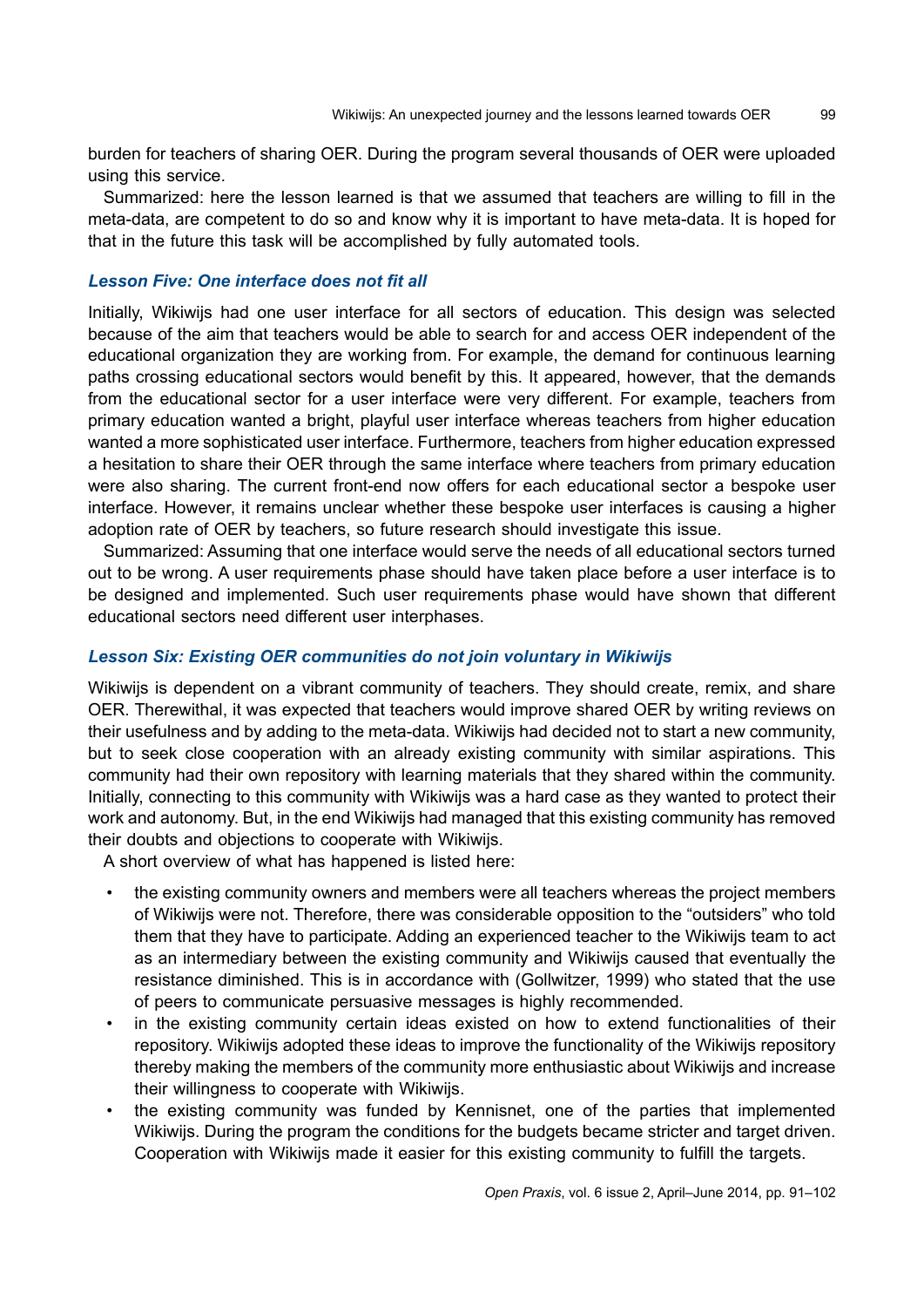#### 100 Robert Schuwer *et al.*

Summarized: The lesson learned here is that we may not assume that existing communities would surrender without resistance to Wikiwijs just because we need them. A combination of strategies is needed. In fact, it is an intervention in its own right to help the existing community cross the line. Here the intervention was by using an experienced teacher as an intermediary, adopting the good ideas about improving a repository, and by the mild treat that otherwise cuts in budgets would be expected if they won't cooperate.

#### *Lesson Seven: Governmental policies and regulations are needed*

For both school management and teachers, adopting OER is not a natural thing to do. We have the following observations. First, it is remarkable that less than 48% of the teachers did know about the existence of Wikiwijs and from these only 65% have once visited the Wikiwijs repository. Furthermore, the majority of the teachers (78%) reported to use OER that was found on the Internet using search engines (e.g. Google) and less than 18% of the teachers reported that the OER was found in the Wikiwijs repository (van Buuren *et al.*, 2013). Third, teachers felt no social pressure at all to use OER whatsoever (Kreijns *et al.*, 2013).

According to RAA this means that teachers' intention to use OER in their lessons is mainly determined by their personal motives (i.e. their positive attitude, their intrinsic motivation, and their knowledge and skills to use OER). Regarding the creation and remixing of OER, far less teachers (3.1% of the teachers) were engaged in these activities. This can be partly explained by the lack of support given by the school management: 9% of the teachers reported that they were facilitated by their school (van Buuren *et al.*, 2013).

The PRECEDE—PROCEED model points out that interventions can only be effective when the intervention includes all stakeholders that in some way can influence the adoption of OER. The government should involve parties that can exert influence on school management, headmasters, and teachers. All should participate together and this forms one of the critical factors. For the case of the Netherlands, starting only the Wikiwijs initiative was not sufficient to reach the goals which the Ministry had set in realizing mainstreaming OER. More prescriptive policies and regulations are also needed to avoid the current situation where no sense of urgency is felt by both management and teachers to adopt an OER policy.

Summarized: When interventions aims to change the behavior of individuals more is needed than just facilitating an infrastructure (i.e. the Wikiwijs repository) and professional development regarding the adoption of OER (i.e. the teacher training sessions). Again, these are necessary conditions but satisfying these conditions does not mean that teachers start adopting OER. The PRECEDE— PROCEED models clearly pointed to the gaps in the Wikiwijs program, most notably, the weak governmental policies and associated facilitations and regulations that are needed to complement the Wikiwijs program.

## **Conclusion and Discussion**

The Wikiwijs Program was mainly concerned with creating an infrastructure for OER. To that end the Wikiwijs repository and portal was implemented. Professional development of teachers regarding the adoption of OER (or, broader, digital learning materials) was also part of the program.

However (and in this article it was stated more than once), we must keep in mind that the provision of a sophisticated infrastructure and professional development of teachers regarding the adoption of OER does not imply that teachers actually are going to adopt OER (Ward, 2005). More communication would have been helpful that is aimed to be persuasive in nature to convince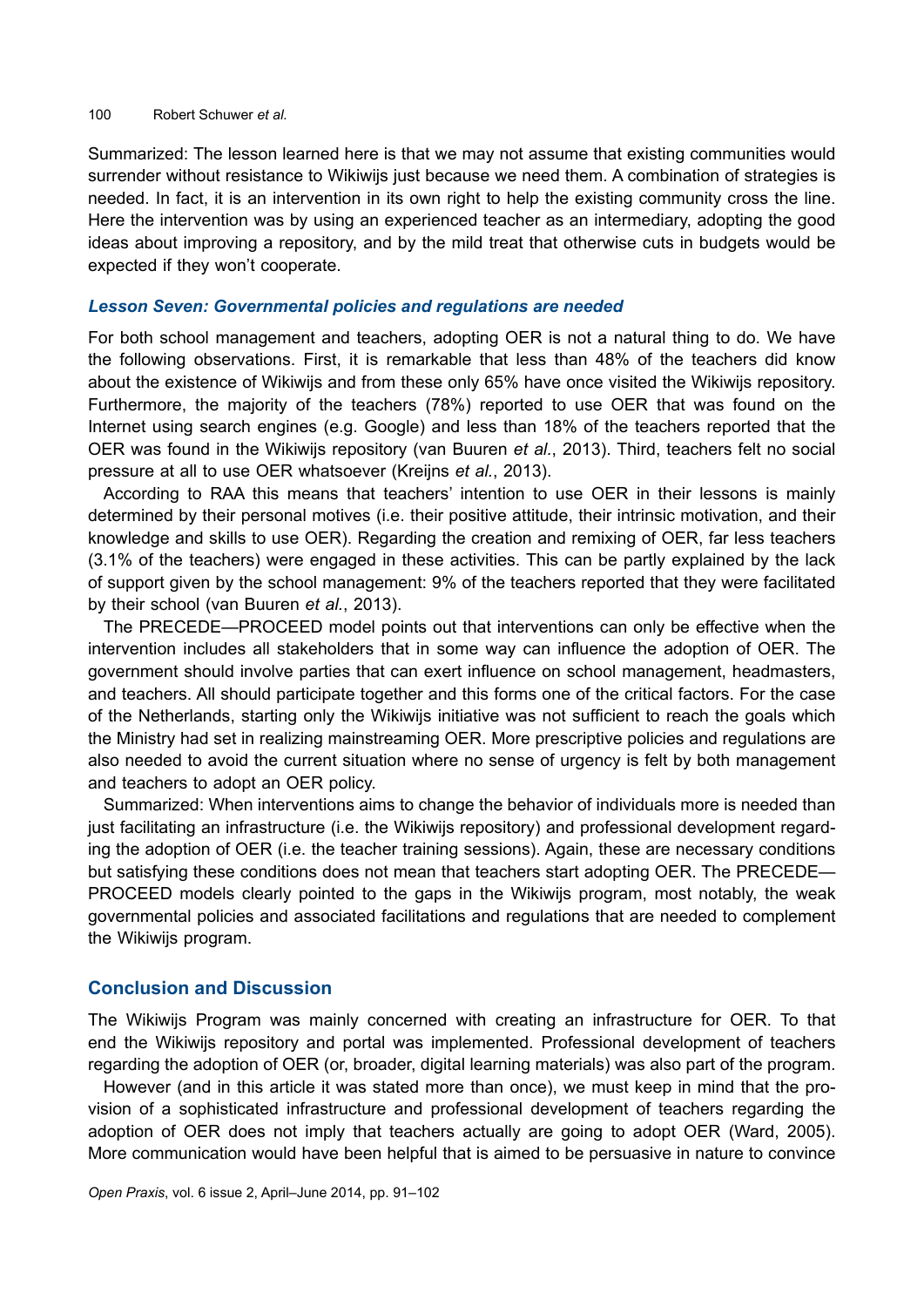various parties (school management, teachers, and so on) about the benefits and role OER can have regarding educational reform and in acquiring 21st century skills (Voogt & Pareja Roblin, 2010).

The Wikiwijs program also addressed the function that communities may have in the provision of new OER in the Wikiwijs repository. However, connecting to an existing community was difficult to achieve. By taking several strategies this was eventually successfully realized.

But the main point is that the Wikiwijs program by itself was not sufficient to realize the goals set by the government. More prescriptive policies and regulations were also needed to avoid the current state of permissiveness on adopting an OER policy by educational organizations. The PRECEDE—PROCEED model clearly showed these gaps.

# **Acknowledgment**

This paper was presented at the 2014 OpenCourseWare Consortium Global Conference, held in Ljubljana (Slovenia) in April 23th-25th 2014 ([http://conference.ocwconsortium.org/2014\)](http://conference.ocwconsortium.org/2014/), with whom *Open Praxis* established a partnership. After a pre-selection by the Conference Programme Committee, the paper underwent the usual peer-review process in *Open Praxis*.

# **Notes**

- <sup>1</sup> "Opening up Education" is an initiative of the European Commission to promote the availability of OER. See http://www.openeducationeuropa.eu/nl/initiative.
- <sup>2</sup> Information about NL-LOM can be found on <https://wiki.surfnet.nl/display/nllom /Home>

# **References**

- Adeyemo, S. A., Adedoja, G. O. & Adelore, O. (2013). Mobile technology: Implications of its application on learning*. Open Praxis*, *5*(3), 249–254.<http://dx.doi.org/10.5944/openpraxis.5.3.68>
- Ajzen, I. (1991). The theory of planned behavior. *Organizational Behavior and Human Decision Processes*, *50*, 179–211.
- Atenas, J., Havemann, L. & Priego, E. (2014). Opening teaching landscapes: The importance of quality assurance in the delivery of open educational resources. *Open Praxis*, *6*(1), 29–43. Retrieved from <http://openpraxis.org/index.php/OpenPraxis/article/view/81>
- Atkins, D. E., Seely Brown, J. & Hammond, A. L. (2007). *A Review of the Open Educational Resources (OER) Movement: Achievements, Challenges, and New Opportunities*. The William and Flora Hewlett Foundation. Retrieved from [https://oerknowledgecloud.org/sites/oerknowled](https://oerknowledgecloud.org/sites/oerknowledgecloud.org/files/ReviewoftheOERMovement.pdf) [gecloud.org/files/ReviewoftheOERMovement.pdf](https://oerknowledgecloud.org/sites/oerknowledgecloud.org/files/ReviewoftheOERMovement.pdf)
- Bandura, A. (1991). Social Cognitive Theory of Self-regulation. *Organizational Behavior and Human Decision Processes*, *50*, 248–287.
- Becta. (2010). *School use of learning platforms and associated technologies*. London: Becta.
- Davis, F. D. (1986). *A technology acceptance model for empirically testing new end-user information systems: Theory and results*. Doctoral dissertation, Sloan School of Management, Massachusetts Institute of Technology.
- Deci, E. L. & Ryan, R. M. (2000). The "What" and "Why" of goal pursuits: Human needs and the self-determination of behaviour. *Psychological Inquiry*, *11*, 227–268.
- Fishbein, M. & I. Ajzen. (2010). *Predicting and Changing Behavior: The Reasoned Action Approach*. New York: Psychology Press.
- Gollwitzer, P. M. (1999). Implementation intentions. Strong effects of simple plans. *American Psychologist*, *54*(7), 493–503. <http://dx.doi.org/10.1037/0003-066X.54.7.493>